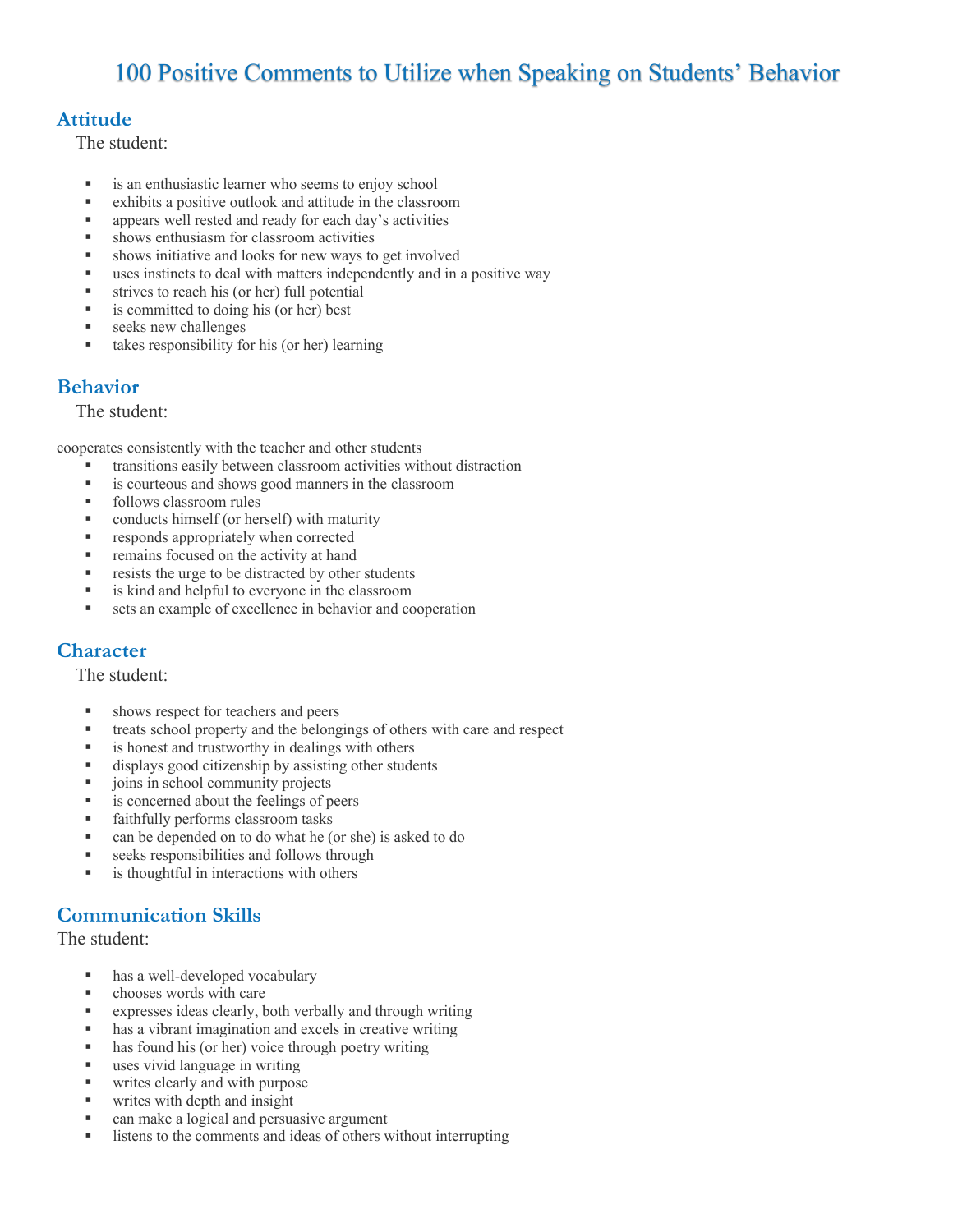## **Group Work**

The student:

- § offers constructive suggestions to peers to enhance their work
- accepts the recommendations of peers and acts on them when appropriate
- is sensitive to the thoughts and opinions of others in the group
- takes on various roles in the work group as needed or assigned
- welcomes leadership roles in groups
- § shows fairness in distributing group tasks
- plans and carries out group activities carefully
- works democratically with peers
- encourages other members of the group
- helps to keep the work group focused and on task

#### **Interests and Talents**

The student:

- has a well-developed sense of humor
- holds many varied interests
- has a keen interest that has been shared with the class
- displays and talks about personal items from home when they relate to topics of study
- § provides background knowledge about topics of particular interest to him (or her)
- has an impressive understanding and depth of knowledge about his (or her) interests
- seeks additional information independently about classroom topics that pique interest
- reads extensively for enjoyment
- frequently discusses concepts about which he (or she) has read
- is a gifted performer
- is a talented artist
- has a flair for dramatic reading and acting
- enjoys sharing his (or her) musical talent with the class

## **Participation**

The student:

- listens attentively to the responses of others
- follows directions
- takes an active role in discussions
- enhances group discussion through insightful comments
- § shares personal experiences and opinions with peers
- responds to what has been read or discussed in class and as homework
- asks for clarification when needed
- regularly volunteers to assist in classroom activities
- **•** remains an active learner throughout the school day

## **Social Skills**

The student:

- makes friends quickly in the classroom
- is well-liked by classmates
- handles disagreements with peers appropriately
- treats other students with fairness and understanding
- is a valued member of the class
- has compassion for peers and others
- seems comfortable in new situations
- § enjoys conversation with friends during free periods
- chooses to spend free time with friends